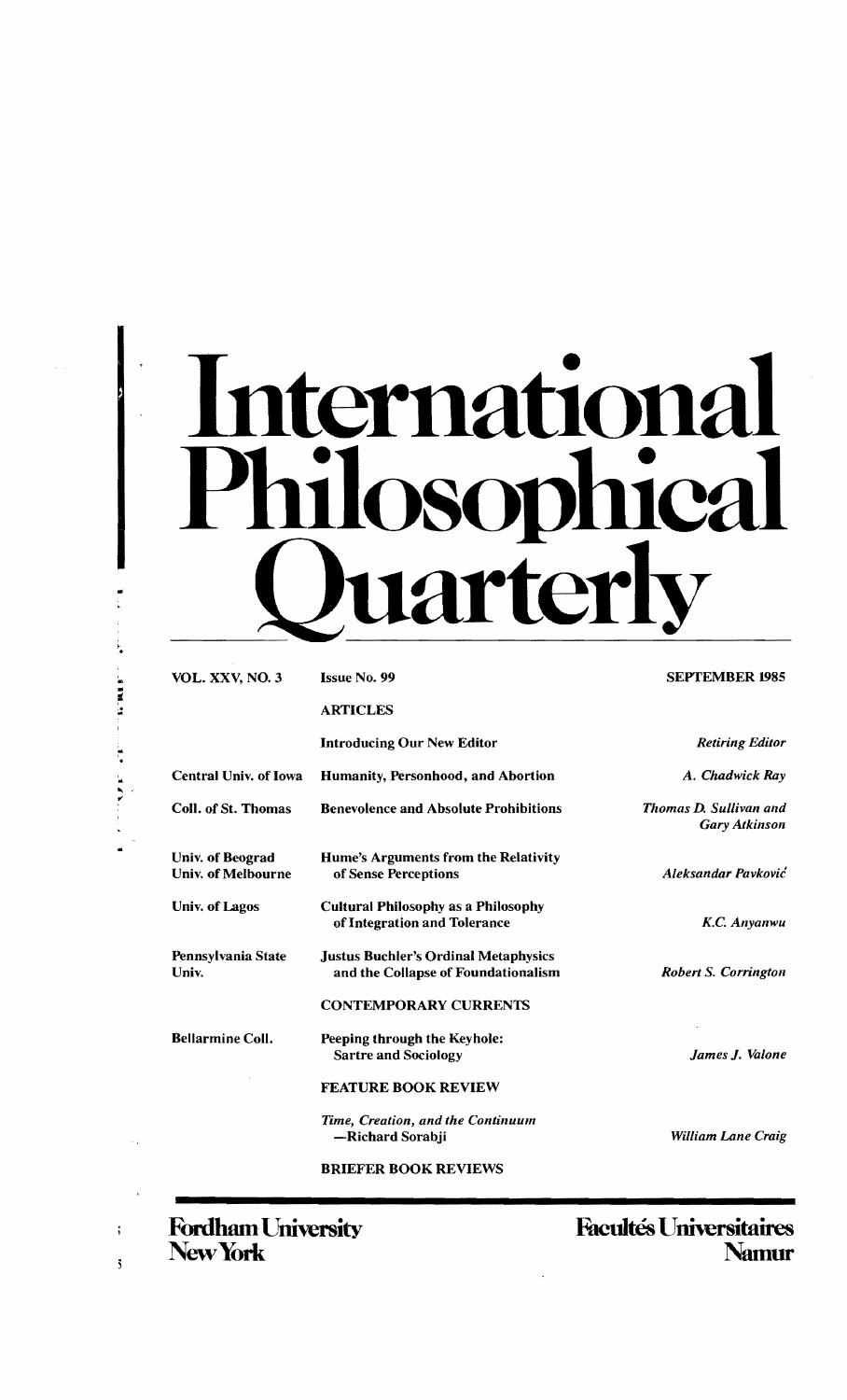*Penn State Univ.* 

# **Justus Buchler's Ordinal Metaphysics and the Eclipse of Foundationalism**

### *Robert* **S.** *Corrington*

IN AN AGE in which metaphysical query seems increasingly sterile it behooves us to search anew for a categorial framework which will enable us to articulate and exhibit the main contours of any given order. Such a scheme should combine generic power with interpretive precision. Further, it should allow the complexes of the world to become articulated in a way befitting their nature. It can only do so, however, by avoiding the fallacies of a foundationalism which would stipulate or propose a categorial ground or first principle for nature in its radical complexity. One such scheme which satisfies the above criteria is that of ordinal metaphysics. Developed by Justus Buchler and expressed in his 1966 work, *Metaphysics of Natural Complexes*,<sup>1</sup> the ordinal framework attempts to provide an adequate approach to the traits of what is. It does so by unfolding a novel categorial scheme which radically alters not only our basic list of categories but our very way of envisioning metaphysics. In the rethinking of the nature of metaphysics Buchler provides a framework which puts all forms of foundationalism into question.

I

By way of entering into the ordinal framework we must pass through several waystations of thought. Each of these way-stations presents and preserves a way of understanding metaphysical query which only reinforces closure. Today they represent exhausted modes of reflection. In passing beyond them we enter the region of renewal.

Perhaps the oldest and most pervasive conception of metaphysics is what I shall call the "generic-stipulative" in which every effort is made to name and isolate the one fundamental trait of what is. Such a form of metaphysical query is more concerned with generic identity than with isolating discriminanda. The various complexes of the natural order are reduced to a substrate which they are held to embody with more or less obviousness. Such generic traits are held to exhaust the 'whatness' of the world. The following claims have been among those put forward by the generic-stipulative frameworks: whatever is, in whatever way, is substance; whatever is, in whatever way,

<sup>&</sup>lt;sup>1</sup>Justus Buchler, *Metaphysics of Natural Complexes* (New York: Columbia University Press, 1966). This work is the fourth in a series of five. While each work is self-contained it also serves to reinforce the evolving categoria1 structure. The other works in the series are: *Toward a General Theory of Human judgment*  (New York: Dover. 2nd revised edition, 1979), *Nature and Judgment* (New York: Columbia University Press, 1955), *The Concept of Method* (New York: Columbia University Press, 1961), and *The Main of Light* (New York: Oxford University Press, 1974). For both a complete bibliography and a definitive study of the entirety of Buchler's thought cf., Ordinal Naturalism: An Introduction to the Philosophy of Justus Buchler, by Beth 1. Singer (Lewisburg: Bucknell University Press, 1983).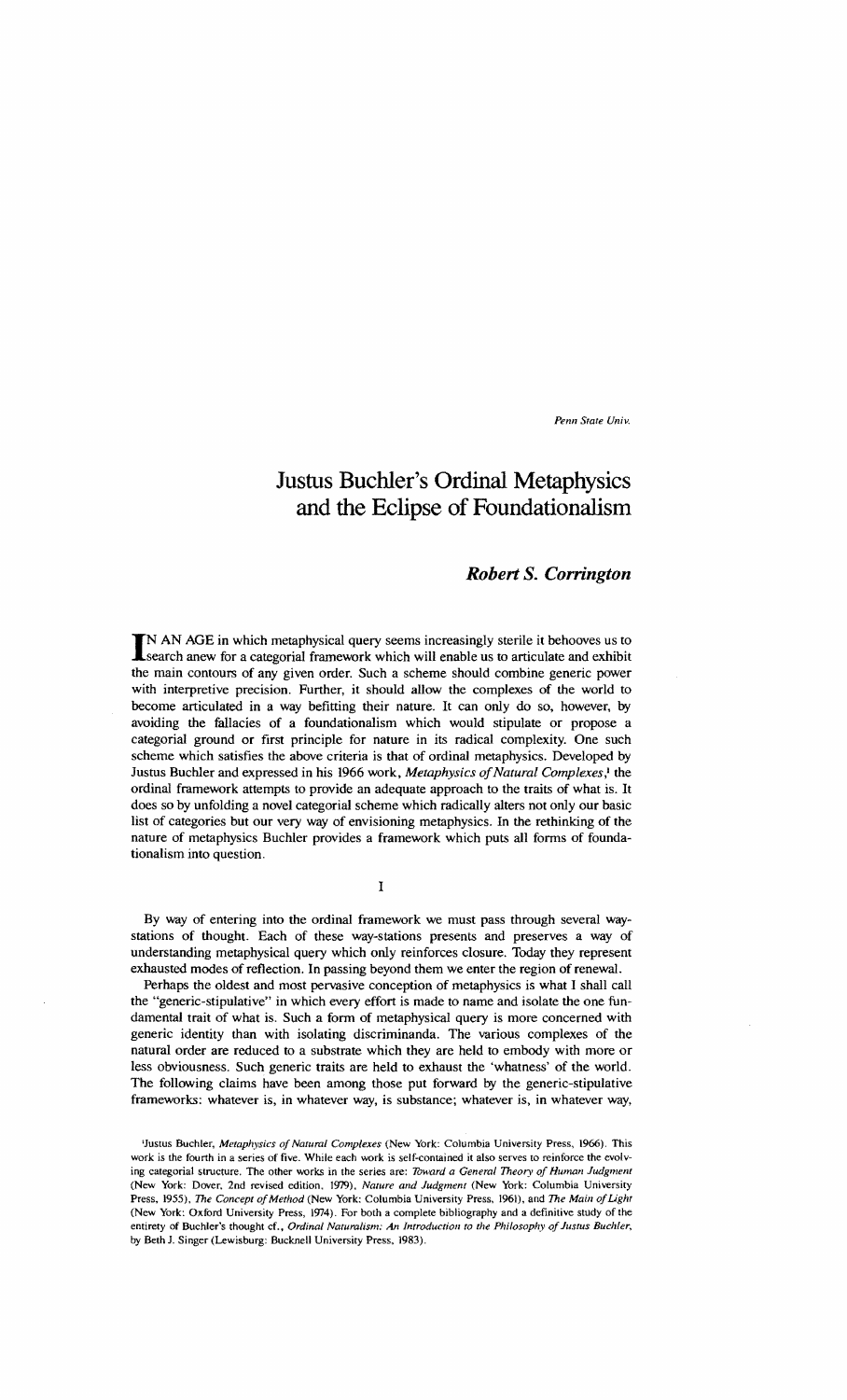is a monad; whatever is, in whatever way, is Will-to-Power; whatever is, in whatever way, is pure experience; whatever is, in whatever way, is an actual occasion or an eternal entity; whatever is, in whatever way, is a logical simple; and whatever is, in whatever way, is Spirit. In each case, one trait or quality is held to encompass and define the various orders of nature. "Really" to understand the world is to reduce it or subordinate it to the trait which serves as the foundation and ordering principle for the others. Anything derivative, whether causally or via dependence or composition, is held to be less fundamental and in turn less "real." Hence the generic-stipulative framework carries with it a belief in ontological priority, namely, the belief that some trait is more real or more fundamental in all respects than all others. Metaphysical query consists in the reduction of the derivative complex to the fundamental substrate from which it has emerged. Metaphysical explanation entails going backward, as it were, to the primitive trait which is held to support and sustain the reducible complexes of nature.

Contrasted to the generic-stipulative framework is a second-the "transcendentalcritical"-which attempts to find the horizon of intelligibility within which thought and/or language can function to render complexes real. As embodied by Kant and the later Wittgenstein such a framework takes on the more modest task of sketching the limits of rational reflection and speech. Within those limits the complexes of nature can become articulated and rendered available for further manipUlation and inquiry. For Kant, such a limit is determined by the transcendental structures of the Understanding and they are joined to sense intuition through the temporally active Schematism. Such a framework provides the horizon for our knowledge of things and events within the *phenomenal* order. For the later Wittgenstein, the transcendental-critical framework (language that he would have rejected) is exhibited in the regional ontologies deposited by language in its everyday speaking. Outside of these regions of intelligibility (language games), no knowledge is possible. For both thinkers, metaphysics is that enterprise which radically limits the categorial power of thought and language. For Kant, a primitive foundation for both knowledge and an ontology of nature is to be found in the finite human experience which is ordered by the finite table of judgments.<sup>2</sup> Outside of this foundation in immediate experience we cannot hope to have genuine knowledge. Hence reason in its self-humiliation leaves us with binding antinomies on the frontier of knowledge. For Wittgenstein, we find our primitive foundations in the forms of life which are enshrined in the speaking of ordinary discourse. Anything lying outside of such discourse constitutes an illegitimate extension of language. The transcendental-critical framework thus has its own form of foundationalism. Rather than searching for one primitive trait from which the others are derived, it finds one *region* within which systematic query is held to be binding and assured of certainty.

A third and more aggressive conception of metaphysics is to be found in such thinkers as Peirce and Dewey, for whom metaphysics is concerned with conceptual reconstruction. Instead of searching for one primitive trait or for clearly marked transcendental boundaries, such a framework wishes to generate and suggest novel delineations and distinctions. This framework, which we shall call "metaphysics as reconstruction," stresses the creative role of a conceptual array in exhibiting connections and

<sup>2</sup>The realization that Kant was concerned with the fundamental ontology ofthe Self and of Nature, in addition to his epistemological concerns, can be traced to Heidegger's re-appropriation of Kant in, *Kam and the*  Problem of Metaphysics (Bloomington: Indiana University Press, 1962).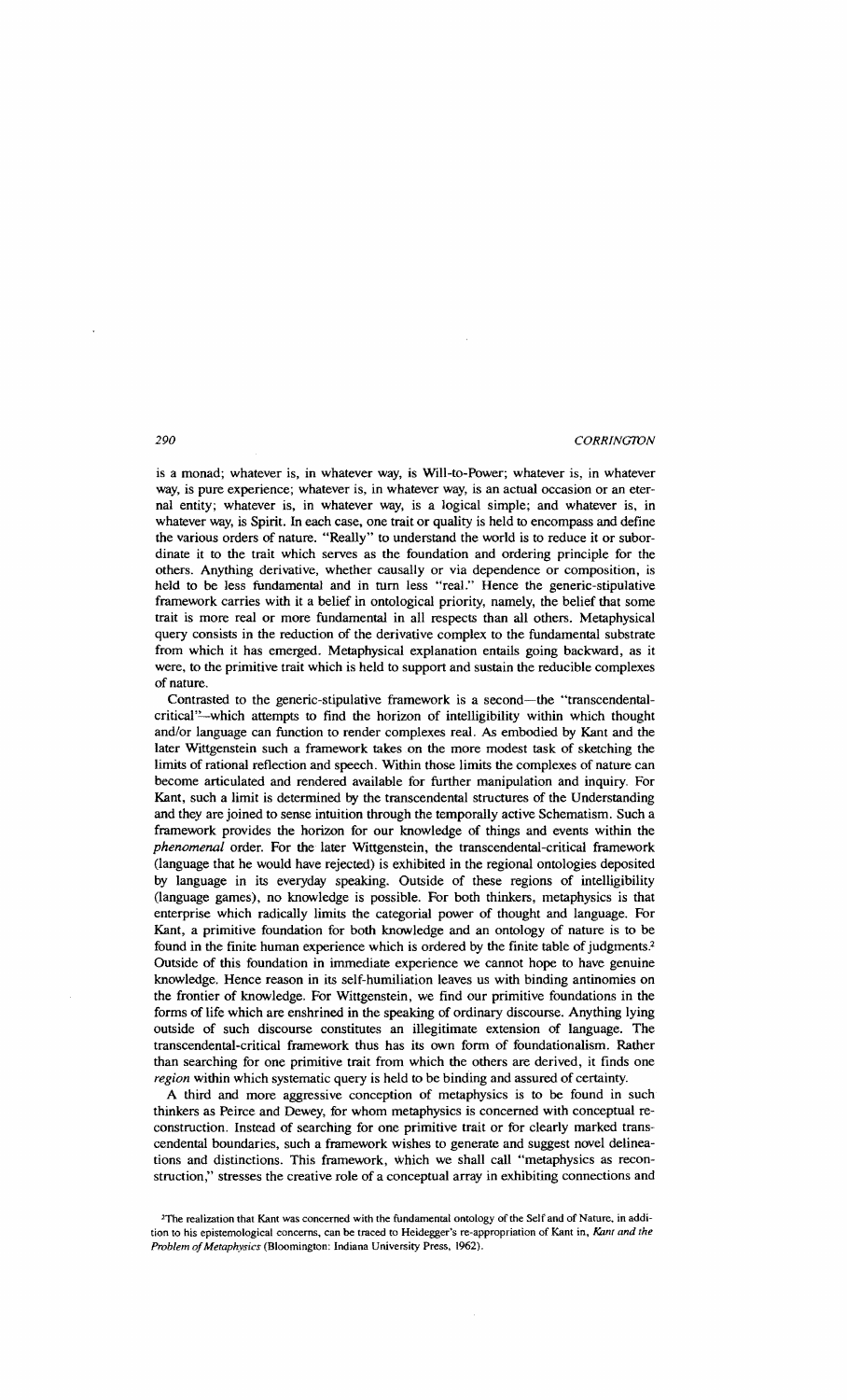pervasive qualities within the orders of nature. Whether, with Peirce, we talk of firstness, secondness, and thirdness, or, with Dewey, we speak of organism and environment, the precarious and the stable, we are using novel distinctions to show relations and qualities previously overlooked or hidden. By recasting a small list of categories, a novel angle of vision often enables metaphysical query to enhance systematic understanding. The reconstructive framework thus has a power unavailable to the first two forms of metaphysical query. This power is manifest in its ability to reinforce and accelerate inquiry in all its branches.

Yet even in this third form of systematic reflection certain forms of foundationalism can be found. Peirce, for example, still relies on his three fundamental categories to encompass the ways in which phenomena corne to appearance within phenomenological understanding. Dewey's instrumentalist understanding of objects rejects an antecedent form of the thing-in-itself only to reintroduce it as the "fact" which emerges at the termination of selective inquiry. In the case of both thinkers a muted form of givenness remains as the sought for foundation of knowledge and warrantability.

Of more recent vintage is the view of metaphysics which has been titled, "Deconstruction." Whether we speak from a radicalized understanding of the later Heidegger or from the perspective of a Derrida, this fourth view sets profound limits to metaphysical query. Metaphysics, in such a veiw, can be reduced to the realm of nonsense where signs or categories have no true referent and where all language enshrines and imposes substance as presence. Language, whether in its reference function or in its larger categorial role, is seen to generate an unending series of baseless claims as to the nature of what is. For Derrida, language in its writing of itself leaves behind traces whose referent is clouded in mist. The metaphysical tradition is seen as the ontotheological positing of substance. The cure for such a substance-laden history-of-Being is to put all categories, even the pre-category of Being, under erasure. Metaphysics thus spins away into the oblivion of empty semiotic play. All foundations are swept away in the drive toward the endless free-play of non-referential signs. The Deconstructive understanding of metaphysics appears to enter the ranks of the anti-foundationalists. But at what price? The erasure of reference and semiotic density carries with it the erasure of world and self. Ironically, in its radical drive to be free from foundations, Deconstruction 'frees' us from the very possibility of having and enduring a world. In its radical quest for openness it brings a night of eternal oblivion.

n

We must look elsewhere for a proper way out of the foundationalist framework which insists on isolating some primitive trait or region to encompass the plural emergence of the complexes of nature. This new form of metaphysical query must avoid the pitfalls of foundationalism without falling prey to the absurd denial of categorial construction as manifest in Deconstruction. This new conception, which we shall term "GeneraIOrdinal Articulation," is concerned with finding a conceptual clearing through which nature's complexes can appear in ways appropriate to their makeup. It is a categorial *clearing* in that it refuses to legislate in advance as to the nature or trait constitution of that which will appear within its framework. Ordinal metaphysics no longer asks after the 'whatness' of the world but lets plural trait structures emerge in their own modes of givenness.

Of initial, and fundamental, importance is the rejection of the claim that metaphysics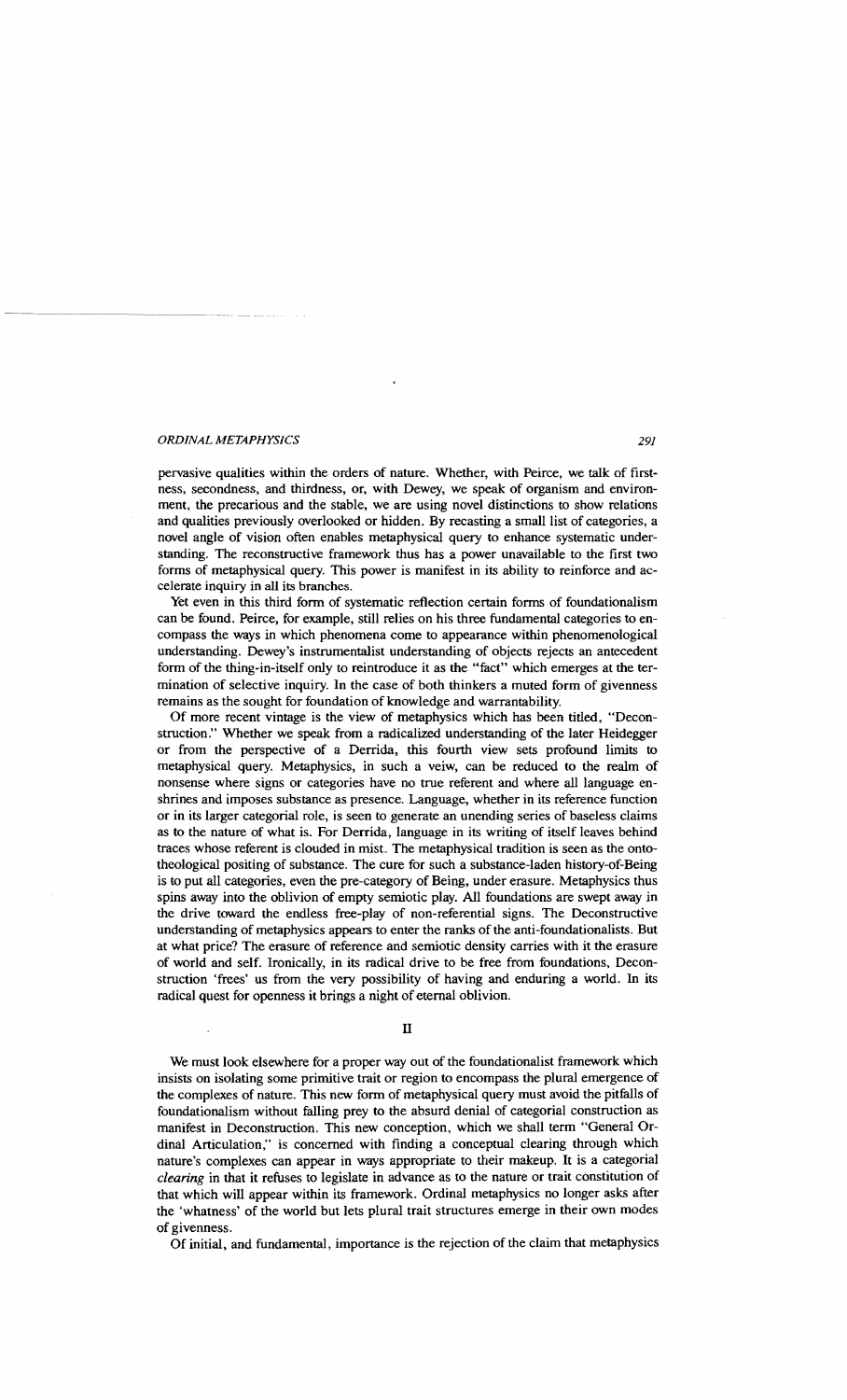can find and articulate some order of orders from which all subaltern orders can be derived. Nature itself has no overall contour or 'shape' which would serve as the topological horizon for the things or events 'within' nature. There can exist no place of places or horizon of horizons. Concerning nature, Buchler states:

Nature is not an order of orders in the sense analogous to an outer circle admitting an infinite number of possible concentric circles. Nor is nature a hierarchy of orders all congruous with each other by virtue of their hierarchical location.<sup>3</sup>

Rather, nature or world is constituted by numerous orders each of which is located in other orders and locates other orders within itself. Whatever boundary can be found for nature at a given time is a shifting boundary of infinite complexity. There can be no foundation or Archimedean point outside of the intersecting orders which would give us access to the overall contour of things.

World is thus constituted by orders which locate and are located. Each order is itself of unlimited complexity in terms of its mobile trait constitution and in terms of its cross-ordinal locations. Yet the notion of ordinality does not entail that of orderliness. There are orders which are disorderly. While the notion of orderliness has a certain aesthetic compulsion, it cannot function in a metaphysics of natural complexes. *An*  order is a grouping of traits that are relevant to each other in one or more respects.

By rejecting the notion that a complex must be reducible to a simple or cluster of simples, the ordinal framework avoids the foundationalist claim that analysis will get us closer to the 'real' nature of things. Each order, whether orderly or not, is constituted by subaltern orders and it is impossible in principle to ever find a rock-bottom foundation which will produce and explain the 'derived' complexity of the order itself.

In this larger view of metaphysical query, orders are allowed to show both their own traits and their cross-ordinal locations. No attempt is made to generate a spurious topology of *the* order of orders which would locate and govern all subaltern orders. Each order is seen in its complex multiple prevalence. Buchler thus presents what might be called an "ontological constitutionism" in which complexes are rendered into trait structures as these structures constitute both the complex itself and its ordinallocations. Each complex is infinitely analyzable because of its various locations.

From the general notion of ordinality and from the co-dependent notion of complexity, Buchler derives the notion of the "natural complex." For Buchler, the term "natural complex" refers to whatever is, in whatever way.

Relations, structures, processes, societies, human individuals, human products, physical bodies, words and bodies of discourse, ideas, qualities, contradictions, meanings, possibilities, myths, laws, duties, feelings, illusions, reasonings, dreams-all are natural complexes. All of these terms bespeak discriminations of some kind, and whatever is discriminated in any respect or in any degree is a natural complex (for short, 'complex').4

The notion of the natural complex functions as the key term for what is in the ordinal framework. Yet an important distinction should be made at this point. The notion of the natural complex *functions* in a very different way from the foundational notions in the generic-stipulative conception of metaphysics. In the generic-stipulative framework

*<sup>&#</sup>x27;Metaphysics ofNatural Complexes,* p. 100.

*<sup>&#</sup>x27;Metaphysics ofNatuml Complexes,* p. I.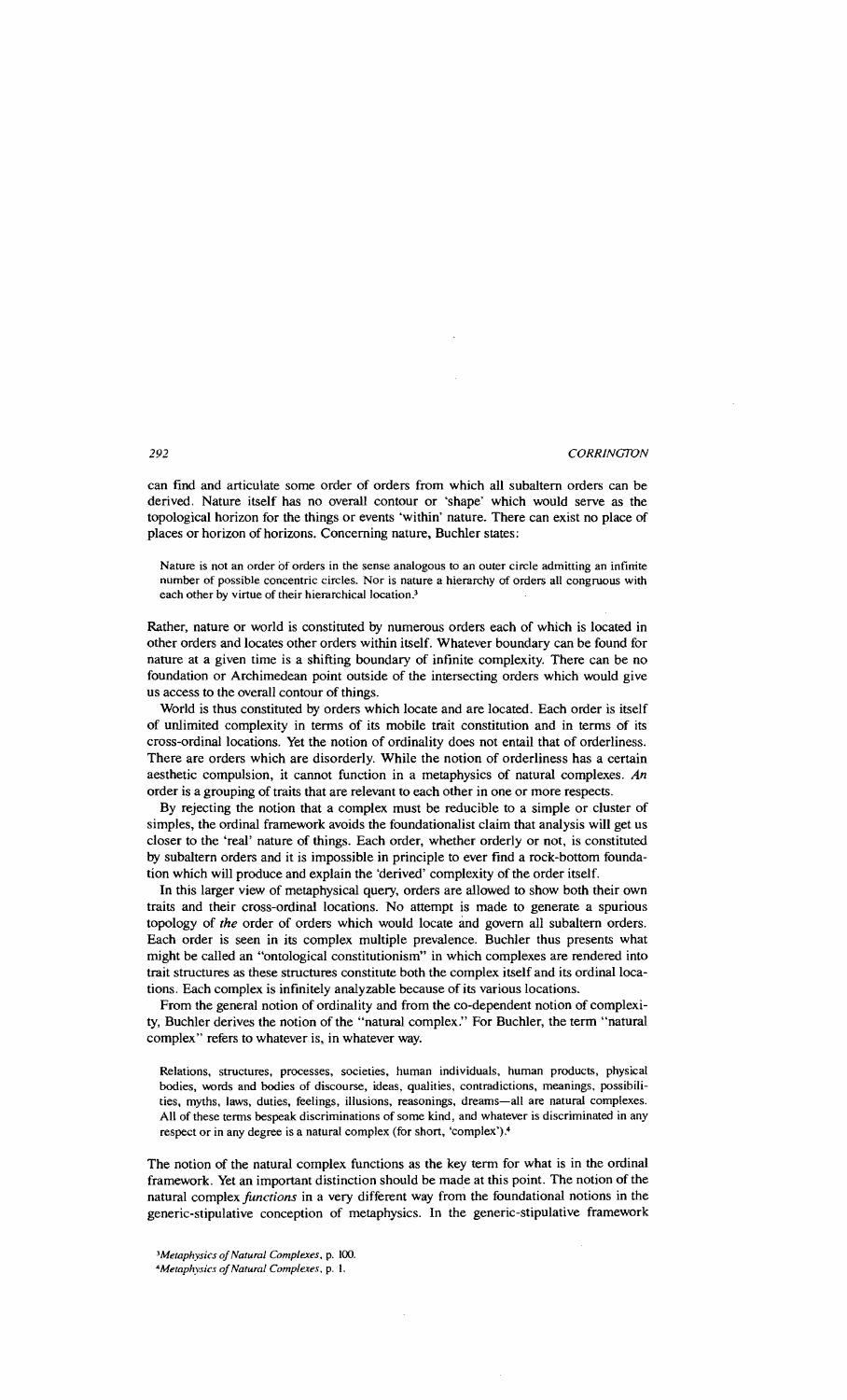every effort is made to reduce the complexes of nature to one specific trait designation. Thus, for example, Whitehead can insist that every 'thing' or event be subordinated to actual occasions or eternal entities. Whether the reality under investigation be a law, an imperative, a possibility, a myth, a spatio-temporal particular, or a meaning, it must somehow be perfectly translatable into either a nexus of actual occasions or an eternal entity. Thus systematic query, as envisioned by Whitehead, has a posited goal in finding the primitive and non-derivative 'what' which lies below the surface of the vast complexity of the orders of nature. The notion of the natural complex, in contradistinction, does not designate any basic 'what' for the objects of metaphysical inquiry. Rather, such a notion provides the broadest and fairest categorial clearing through which "what is" can come to appearance.

ill

The notion of the natural complex reinforces the ordinal commitment to both context and complexity. Buchler steers a careful course between simple atomism and a naive belief in strict internal relation. In particular, he is critical of Whitehead's belief that, "In a sense, every entity pervades the whole world . . .",<sup>5</sup> where Whitehead is describing the prehensive spread of the actual occasion in its brief process of concresence. Buchler insists, instead, that real discontinuity and real irrelevance can exist between and among natural complexes and orders. Relationality does, of course, prevail but it is not co-extensive with the sum total of all natural complexes. A given complex must relate to other complexes and orders but it cannot relate to all complexes and orders. Hence strict internal relation is rejected.

At the other extreme is the logical atomism of the early Wittgenstein which stands as an extreme example of the foundationalist longing for rock-bottom simples which form the 'really real' of the world. Among the terse statements of the *Tractatus Logico-Philosophicus* we find the following:

Objects are simple. (2.02)6 Objects make up the substance of the world. That is why they cannot be composite. (2.021) In a manner of speaking, objects are colorless. (2.0232) and Objects, the unalterable, and the subsistent are one and the same. (2.027)

These traitless objects are held to be the fundamental and unchanging furniture of the world. A state-of-affairs is produced by objects which " . . . fit one another like the links of a chain" (2.03). Both objects and states-of-affairs are independent of each other and exhibit no internal relations. Any relation which obtains is the bare external relation of the truth-functional calculus which presents and preserves hierarchical continuity. Ontologically, Wittgenstein's objects are unrelated and stand outside any meaningful ordinal location. Bucher would insist that such an imagined object could not function as a trait or constitutent in a complex and thus would not be (prevail) at all.

SAlfred North Whitehead, *Process and Reality* (New York: The Macmillan Co., 1929), p. 33. For Buchler's specific criticisms of Whitehead, especially the implied commitment to ontological priority, cf., "On a Strain of Arbitrariness in Whitehead's System," *Journal of Philosophy*, 66 (Oct. 2, 1969), 589-601.

"The following quotes come from, *Tracfatus Logico-Philosophicus,* translated by D. F. Pears & B. F. McGuiness (London: Routledge & Kegan Paul, 1961).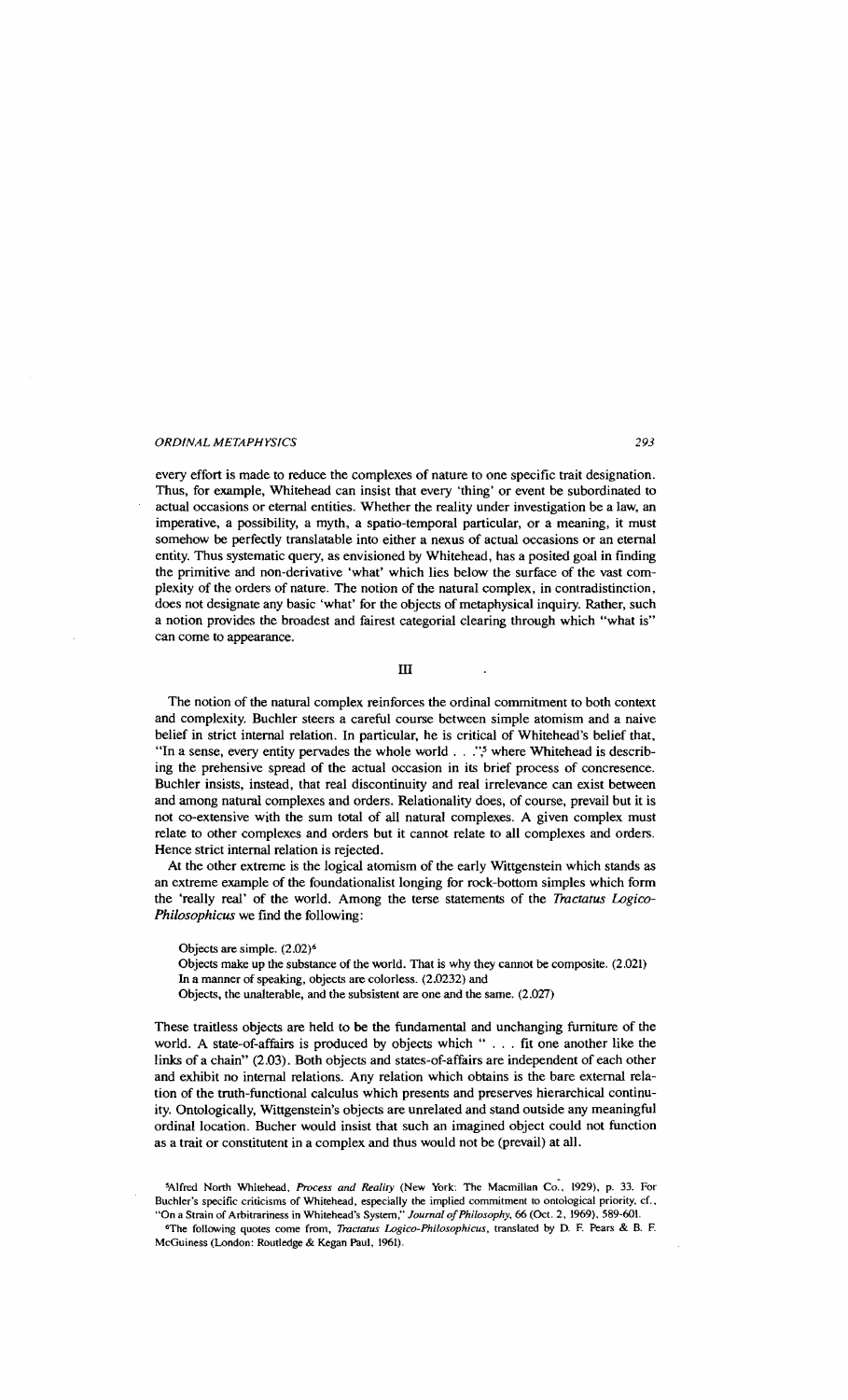A further deepening of the implied criticism of foundationalism can be seen in the commitment to ramified query. **In** the tradition of both Peirce and Dewey, Buchler rejects any ontological formulation which would close off either scientific inquiry or general assimilation and manipulation of nature. Logical atomism makes query a form of analysis in which the complex is allegedly reduced to the simple. Query thus has a goal and a possible termination in the simples which stand behind the initial data of systematic analysis. The doctrine of internal relations makes query impossible in principle by insisting that analysis extend itself in the direction of absolute knowing in which all of reality is fully self-transparent in one blinding moment of vision. Atomism sets its metaphysical sights too low, while the doctrine of internal relations sets them too high. **In** rejecting atomism and its restrictions on query, Buchler states: "The metaphysics of natural complexes denies the discriminability of anything without. ramification and constitution-of anything unrelated and not located in an order, of anything free of traits affecting and affected by other traits."7 Hence, to be discriminated in any way is to be available for further ramification and probing. Query, in its various modes and forms, is itself an argument against the metaphysical foundationalist who would insist that every human probing issue in a determinate and finished product.

The doctrine of (or commitment to) ontological priority serves to undermine query while reinforcing the claims of foundationalism. Priority commitments isolate one trait or 'what' as being more real or fundamental than other traits or qualities. Whitehead, for example, insists that actual occasions, as the ultimate ontological simples, are more real than their prehensions and the societies which they create. An actual occasion can have negative and positive prehensions of its environment while a nexus cannot. All complex realities derive their categorial articulation from the definition of the actual occasion and cannot hope to have the same 'fullness' or 'reality.' On the other side is the deadening of ramified query through the specification in advance as to the trait possibilities to be found in the objects under study. Contrasted to the priority framework is what Buchler calls "ontological parity" which insists that whatever is is real and that no complex is more real than another. Hence, a person depicted in a work of fiction, a possibility, a space/time particular, a genus, and a thought now past are all real. Yet their reality itself derives from their ordinal locations. One reality is not more or less real than another but real in a different respect. This re-framing of parity radically recasts the so-called 'problem' of possible worlds. What is not often noticed is that the commitment to parity reinforces the claims of query in its manifold nature. Buchler states:

The principle of parity obliges us to receive and accept all discriminanda. The principle of ontological priority. on the other hand, makes all ascertainable differences suspect, and instead of interpreting their relative character and ordinal location, always stands ready to efface them.8

Ontological parity stands as a systematic protection against any form of foundationalism which would seek to bind query to a limited conception of its role and power.

*1Metaphysics ofNatural Complexes,* p. 20. *8Metaphysics ofNatural Complexes,* p. 33.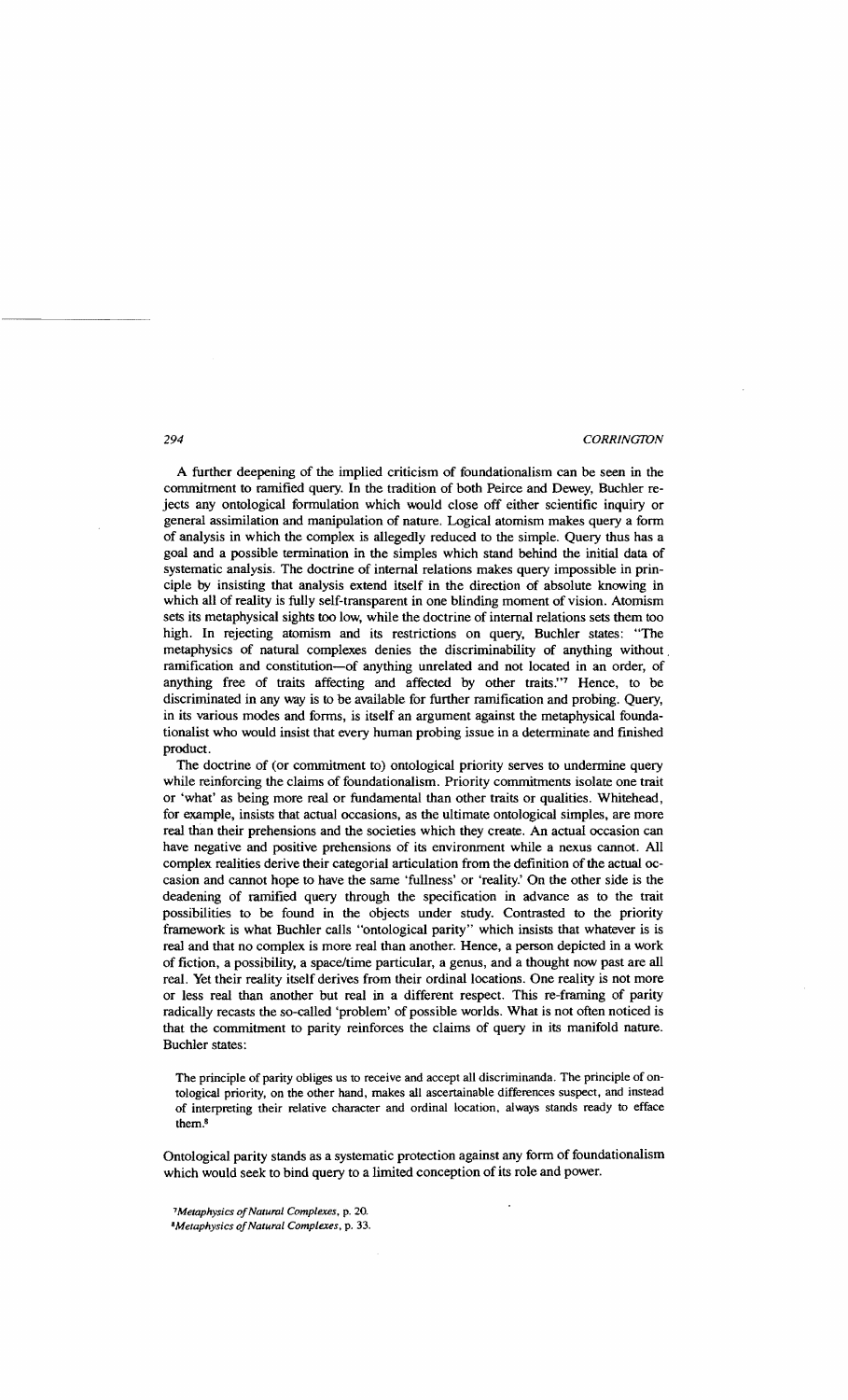The differences between given complexes emerge more fully when a complex's various ordinal locations are exhibited by methodic reflection. Since there can be no primary location or order, the complex changes its trait constitution with each ordinal

IV

location. Hence a given natural complex will have a diverse trait constitution. Because of this complexity Buchler is forced to lay bare some problems with our understanding of identity. That is, if a complex is plurally located, how can we continue to talk of the identity of the complex across time, i.e., that which makes a complex *that* complex and not another? The answer to this question requires the introduction of several novel delineations.

A natural complex is, by definition, an order of traits. This order of traits constitutes the mobile 'whatness' of that complex. The trait constitution of the complex in a *given*  ordinal location is termed its "integrity." A natural complex will have an integrity (trait constitution) for each of its ordinal locations. The totality of these integrities is termed the "gross integrity" or "contour." For Buchler, it is impossible to grasp the full contour of any natural complex because of the unlimited number of actual and possible ordinal locations available to any natural complex. We can, however, grasp the *tendency* of the contour and gain a rough picture of its evolving outline. Systematic query, in its effort to articulate a natural complex, rotates a complex through its known ordinal locations so that traces of the contour can show themselves.

Identity can now be defined in the ordinal scheme. The identity of a natural complex is the continuing relation between its contour and any of its integrities. The gross integrity (contour) sets the limits within which identity can be defined in a given case. The integrity may alter in one ordinal location without affecting the identity of the complex as a whole. Hence, for example, an individual can change political parties without altering the identity which is assumed across numerous ordinal locations. In framing identity in this way the ordinal scheme goes beyond the foundationalist paradigm of the static spatio-temporal particular with its constant trait constitution.

A further distinction reinforces the ordinal critique of internal relations and in tum puts greater pressure on the foundationalist drive for a complete grasp of the tenns of these relations. In addition to a complex's integrity (either for each ordinal location or for the contour) there is its "scope." The scope of a complex can be defined as its "comprehensiveness and pervasiveness:' This refers to the general 'spread' of a complex, its inclusiveness of traits and subaltern complexes. Every natural complex has scope no matter how minimal. Buchler states: "Every complex is inclusive, regardless of the way in which it is inclusive. Stated in the manner that has here been fonnalized, every complex has scope, no matter what the degree of its pervasiveness or the mode of its comprehensiveness."9

Any natural complex will thus have both an integrity and scope. By envisioning the complex in this dual manner the ordinal framework can shed light on the wrongheadedness of the doctrine of internal relations. Complexes can relate to each other in a variety of ways. They can, of course, fail to be related in any meaningful ordinal location. For related complexes a plurality of modes of relation appear. Within such a plurality of modes two general poles emerge. If one complex affects, or in any way, alters the *integrity* of another, it is said to be "strongly relevant" to that other. If one

*'Metaphysics ofNatural Complexes,* p. 39.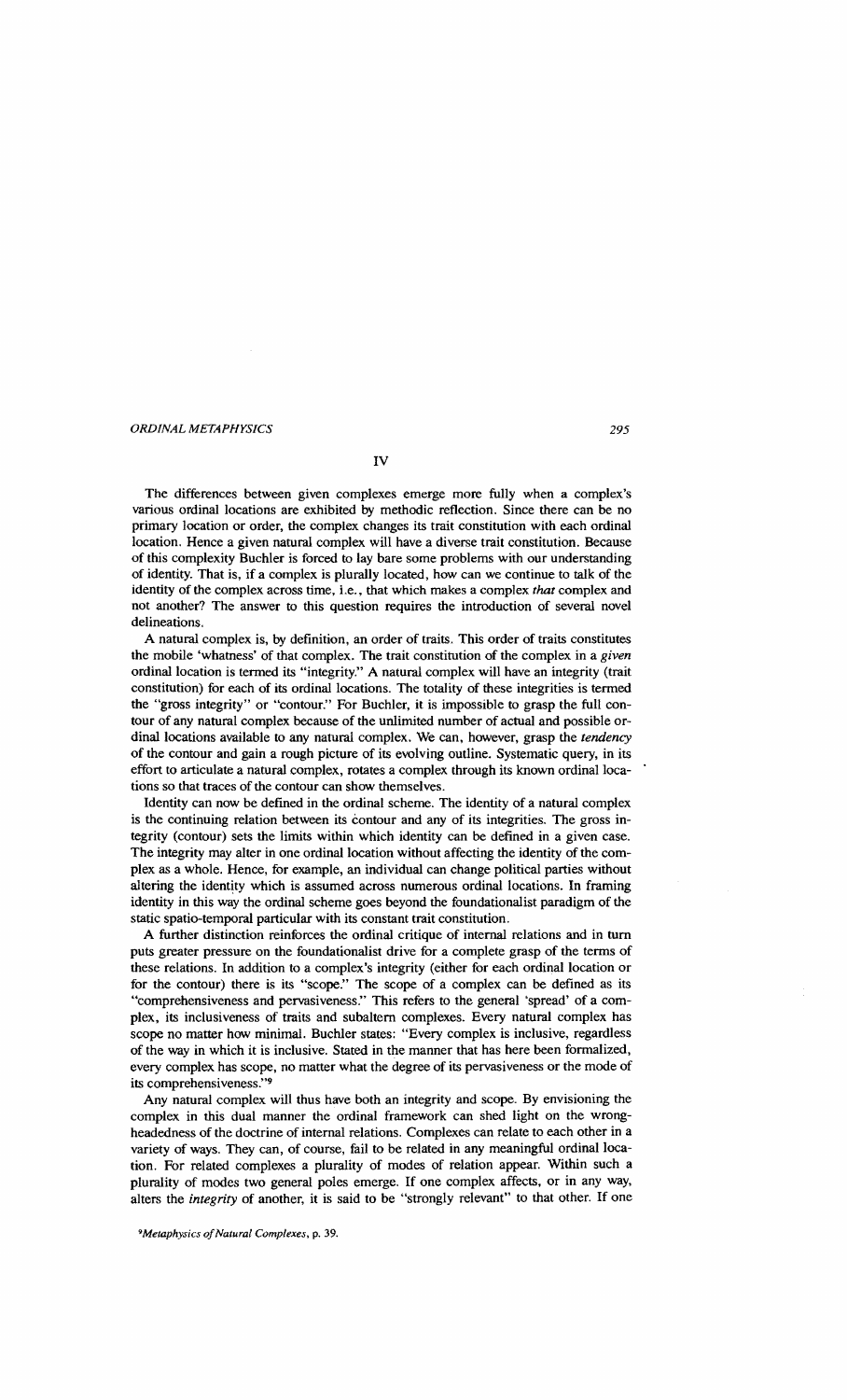complex affects, or in any way alters the *scope* of another, it is said to be "weakly relevant" to that other. Thus, for example, if you paint a white house red, that red (as a natural complex) can be seen to be strongly relevant to the house in its ordinal location as an object of visual perception. The red paint affects the integrity of the complex of the house. If, citing a different example, you were to check out a book from a large library you would not be affecting the integrity of the library qua library. You would, of course, be affecting the scope of that library in that the complex would have less spatiotemporal inclusiveness than before. Hence your act would be only weakly relevant to the library. This distinction between weak and strong relevance opens up the true plurality of ways in which relations may obtain across numerous ordinal locations. Relationality need not be founded upon a naive belief in strict one-to-one internal reciprocity.

v

One final delineation central to the ordinal framework puts further pressure on those hierarchical views which would isolate a realm or quality of pure Being as primary in all respects. It is a distinction of great import for the general framework and has no precise parallel in either ordinary langauge or in the history of philosophy. For Buchler, "Being" cannot be a category in ordinal metaphysics because of its lack of generic inclusiveness when dealing with complexes like possibilities which cannot be said to "exist" in the so-called ordinary sense. Further, the conception/experience of Being functions to reinforce the implication that there are levels or degrees of Being and that systematic query is bound to those realities which have a greater 'share' in Being. Often, a type or class of being, or complex, is held to be more truly representative of the nature of Being than other types or classes. A favorite candidate within foundational schemes is the 'solid' spatio-temporal particular with its stable trait-cluster. In so far as a complex approximates such a space/time particular it becomes real or more real. Complexes such as laws, possibilities, wishes, goals, etc., cannot have a full share in Being because they lack a proper foundation in spatio-temporal extension. In the ordinal scheme such diverse complexes receive their proper categorial articulation.

To avoid the implications of either a hierarchical view, which posits degrees of Being, or a foundational view, which insists on uniform translation into the categorial primitive, Buchler uses the category "prevalence" where prevalence refers to the fact that every natural complex obtains and has some primacy *vis*  $\dot{a}$  *vis* other complexes. No complex is more or less of a prevalence than another, even though it may have greater or lesser scope. Buchler states:

To say that every complex obtains underscores the idea that anything identified, whether as framed or as found, has an inviolability merely as such. But beyond this, in saying (more strongly) that every complex prevails we are implying that it is ineluctable; that it has a sphere of primacy and domination; that it is restrictive and exclusive of other complexes.<sup>10</sup>

A complex prevails by being located in an order (having an ordinal location) and having a specific integrity. Yet a complex may prevail without *existing* in the normative sense of the term. Possibilities, for example, may prevail and have an ordinal location

*IOMetaphysics ofNatural Complexes,* p. 53.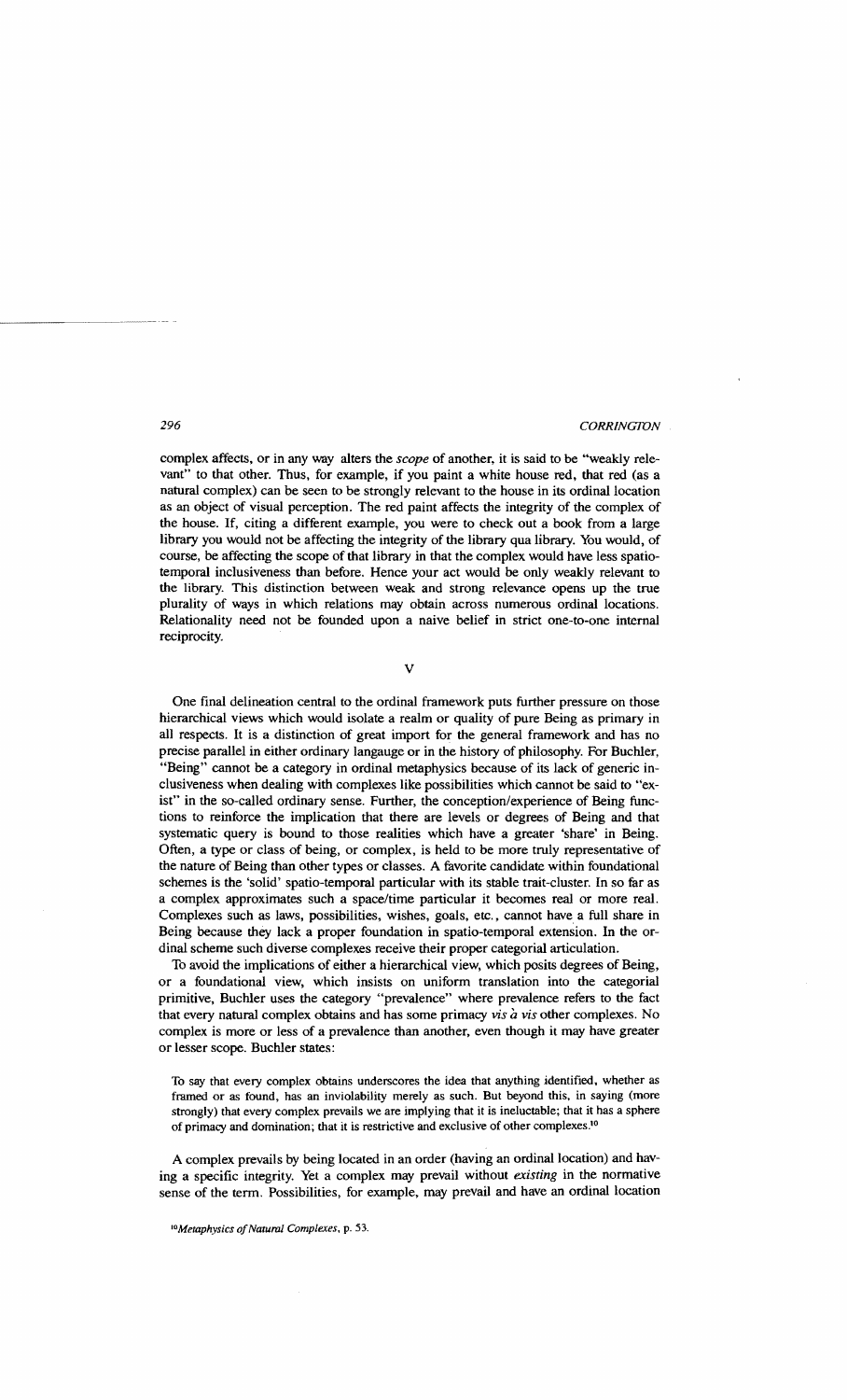without 'participating' in Being. In so far as a complex prevails it retains just the traits that it has in its given ordinal locations.

In contrast to prevalence Buchler introduces the tenn "alescence," which refers to the admission of new or novel traits into a complex. Alescence is not equivalent to becoming or change as we can have a-temporal deviations in a complex's trait constitution. In so far as a complex admits new traits into its integrity it is alescent. A flaw in an emerald, a cloud in an otherwise blue sky, a shrill tone in an otherwise hannonious piece of music, an erratic moment of behavior, all are alescences in the trait constitution of their respective complexes. Temporal change is only one fonn of trait deviation and should not become a paradigm for all trait deviation. Again, Buchler puts pressure on any framework which would isolate one mode or manifestation of world as foundational or normative for all others.

By way of completing and radicalizing the ordinal critique of foundationalism we return to a theme sounded above. As noted, the ordinal framework rejects the notion that we can find an order of orders or a general contour of nature and world. Instead, Buchler insists that nature consists of orders in constant ordinal intersection. Nature itself is not the sum totality of all natural complexes but is the *Providingness* of complexes. In a later clarification of his system Buchler reminds us of Spinoza's distinction between *Natura Naturata* (Nature natured) and *Natura Naturans* (Nature naturing). The ordinal framework re-appropriates this distinction in a way which promises to put the maximum amount of pressure on lingering fonns of foundationalism.

Distinguishing between ordinality and orders, Buchler states: "Nature as ordinality is natura naturans; it is the providing, the engendering condition. Nature as 'orders' is natural naturata; it is the provided, the ordinal manifestation, the World's complexes."I1 Nature in its mode of providing is not to be understood as either teleological or evolutionary unfolding. Nor is it to be understood as Providence where Providence refers to the extra-natural ordering of complexes. Rather, it is to be seen as the constant and open-ended availability of complexes.

We have been speaking in some detail of the provided, of nature as manifest in and as the world's complexes. We are now ready to experience that Providingness which puts all fonns of foundationalism into eclipse.

#### VI

The most persistent and most historically binding manifestation of foundationalism is the quest for that ground of grounds which stands as the origin of nature and world. In the traditions of ontology and theology such a ground stands as the highest genus or being which is itself explained through the sufficient reasons of systematic query. What is not often sensed is that *this* foundation is the source for all of the lesser foundations which keep appearing within metaphysics and epistemology. Notions such as the given, the thing-in-itself, the primary, the pre-suppositionless, and the ground of Being derive their categorial meaning, however weak, from the alleged exhibition of the highest genus or being. In order to cut foundationalism at its root, it is imperative that philosophy let go of its quest for the Ground of nature and world. By showing us the

<sup>&</sup>quot;Justus Buchler, "Probing the Idea of Nature," *Process Studies,* 3 (Fall 1978), 157-168. In this essay Buchler distinguishes between the use of the term "Nature" and the use of the world "World." Nature as a philosophic concept refers to our sense of "characterization and traithood." while World reters to innumerable natural complexes (prevailing without a knowable collective integrity). For a detailed treatment of the concept of World cf., Justus Buchler, "On the Concept of 'The World: " *Review of Metaphysics. 31*  (June 1978). 555-579.